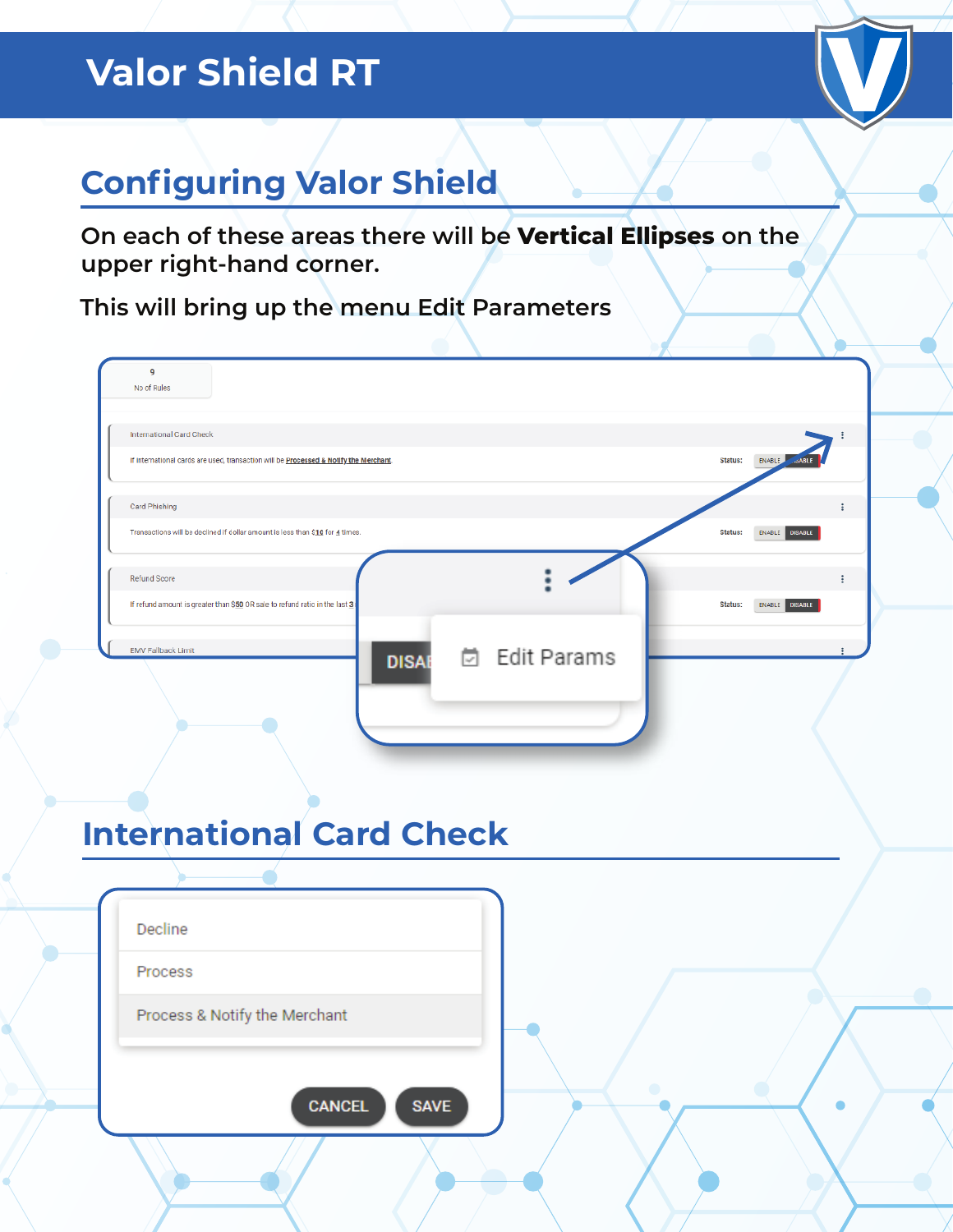**Decline: This option will decline ALL international cards**

**Process: Process the card immediately** 

**Process & Notify Merchant: Process the card with a notification to the merchant**

### **Card Phishing**

**Transactions will be declined if dollar amount is less than a given dollar amount for your selected number of times.**

|     | <b>Risk Management</b>       |  |
|-----|------------------------------|--|
|     | Maximum transaction count    |  |
| 3   |                              |  |
| \$1 | Minimum transaction amount   |  |
|     |                              |  |
|     | <b>CANCEL</b><br><b>SAVE</b> |  |

**Maximum transaction count: Enter in maximum amounts of transactions of the same dollar amount before transactions of that dollar amount is declined.**

**Minimum transaction amount: Enter in dollar amount that will trigger this function**

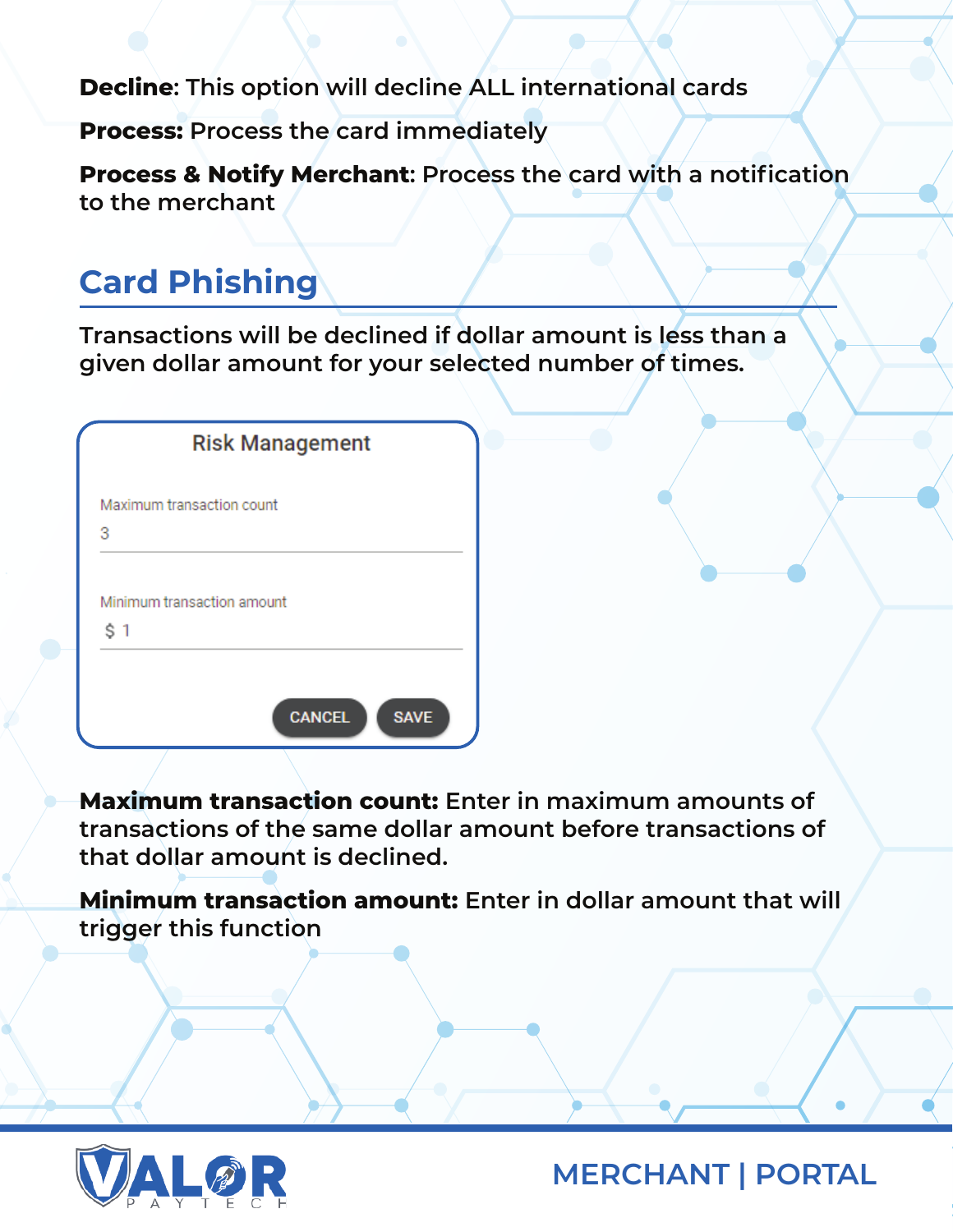#### **Refund Score**

**If refund amount is greater than dollar amount of your choice OR sale to refund ratio in the chosen amount months is greater than the chosen number of times, then decline the transaction**

|                      | <b>Risk Management</b>       |
|----------------------|------------------------------|
| Maximum months       |                              |
| 3                    |                              |
| Sale to refund ratio |                              |
| 5                    |                              |
| Refund amount        |                              |
| \$100                |                              |
|                      | <b>SAVE</b><br><b>CANCEL</b> |
|                      |                              |

**Maximum Months: Set maximum months for a transaction to be able to be refunded**

**Sale to refund ratio: Set sales to refund ratio that will trigger the decline**

**Refund amount: Set the refund amount to the merchant**

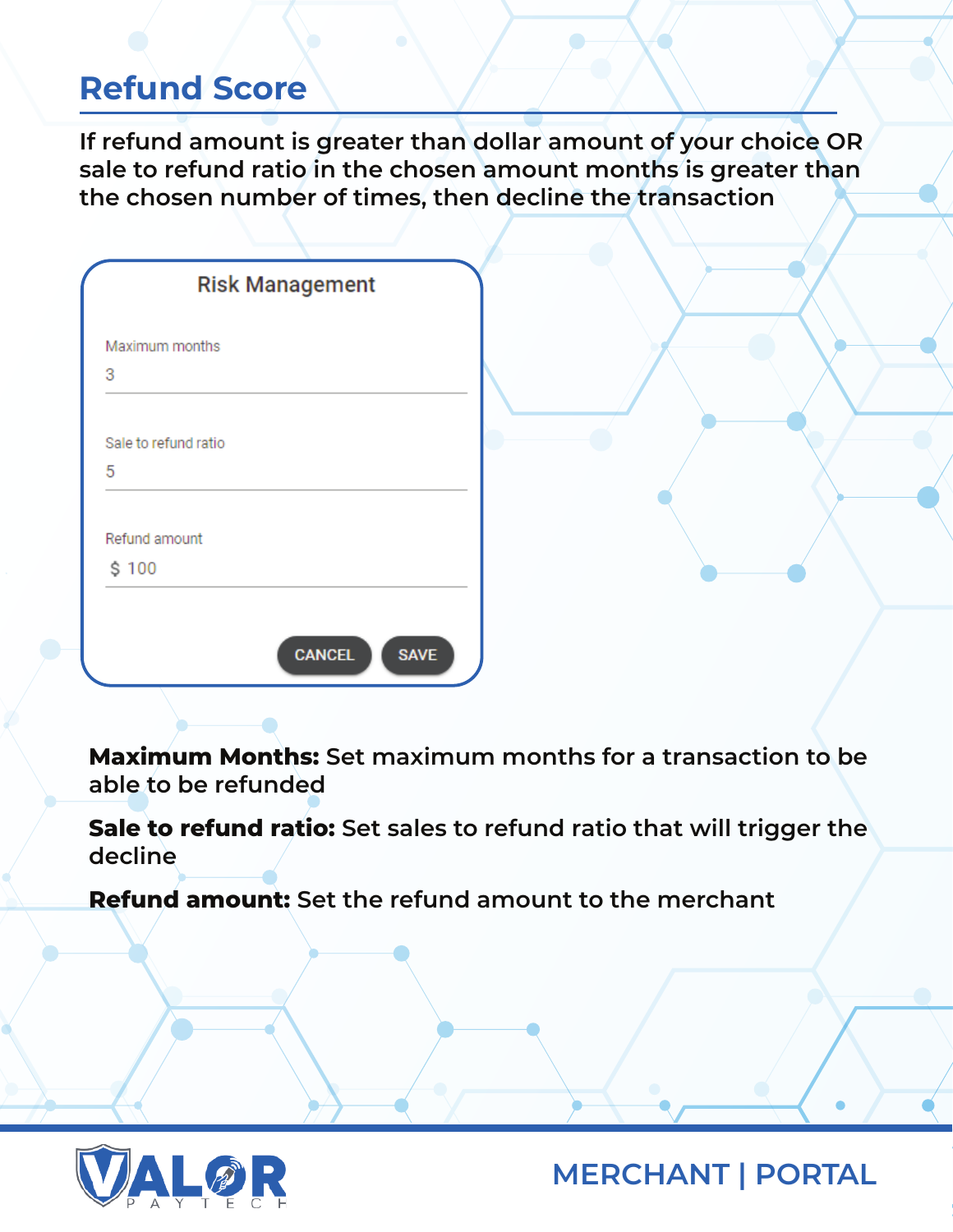#### **EMV Fallback Limit**

**If there are more than chosen number of tickets OR transaction amount adding up to a given dollar amount processed on EMV transaction in fallback mode in each day will decline the transaction.**

|                             | <b>Risk Management</b> |
|-----------------------------|------------------------|
| Per day EMV fallback amount |                        |
| \$1000                      |                        |
| Per day EMV fallback count  |                        |
| $\overline{2}$              |                        |

**Per day EMV fallback amount: Set dollar amount in fallback mode to trigger the declines** 

**Per day EMV fallback count: Set the fallback mode amount that will trigger a decline**

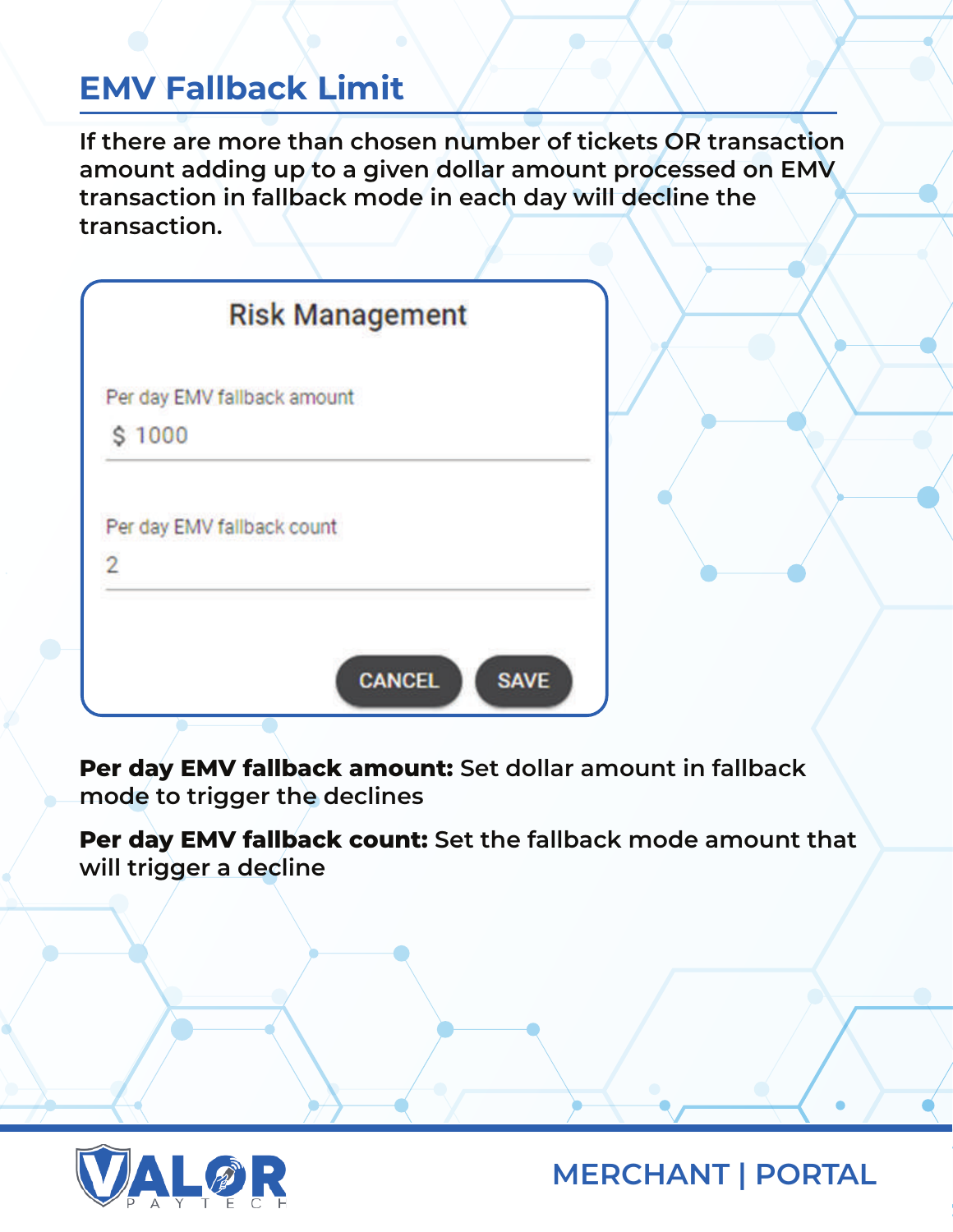## **Shipping Address ( E-Commerce )**

| E-Commerce shipping |  |
|---------------------|--|
| With in USA         |  |
|                     |  |

**Within USA: Select this option if you only ship US only**

**USA & International: Select this option if you ship USA and international**

# **IP Address ( E-Commerce )**

**Allow USA or All IP Addresses**

| D |                       | <b>Risk Management</b> |             |  |
|---|-----------------------|------------------------|-------------|--|
|   | E-Commerce IP Address |                        |             |  |
|   | <b>USA</b>            |                        |             |  |
|   | All                   |                        |             |  |
|   |                       | <b>CANCEL</b>          | <b>SAVE</b> |  |
|   |                       |                        |             |  |

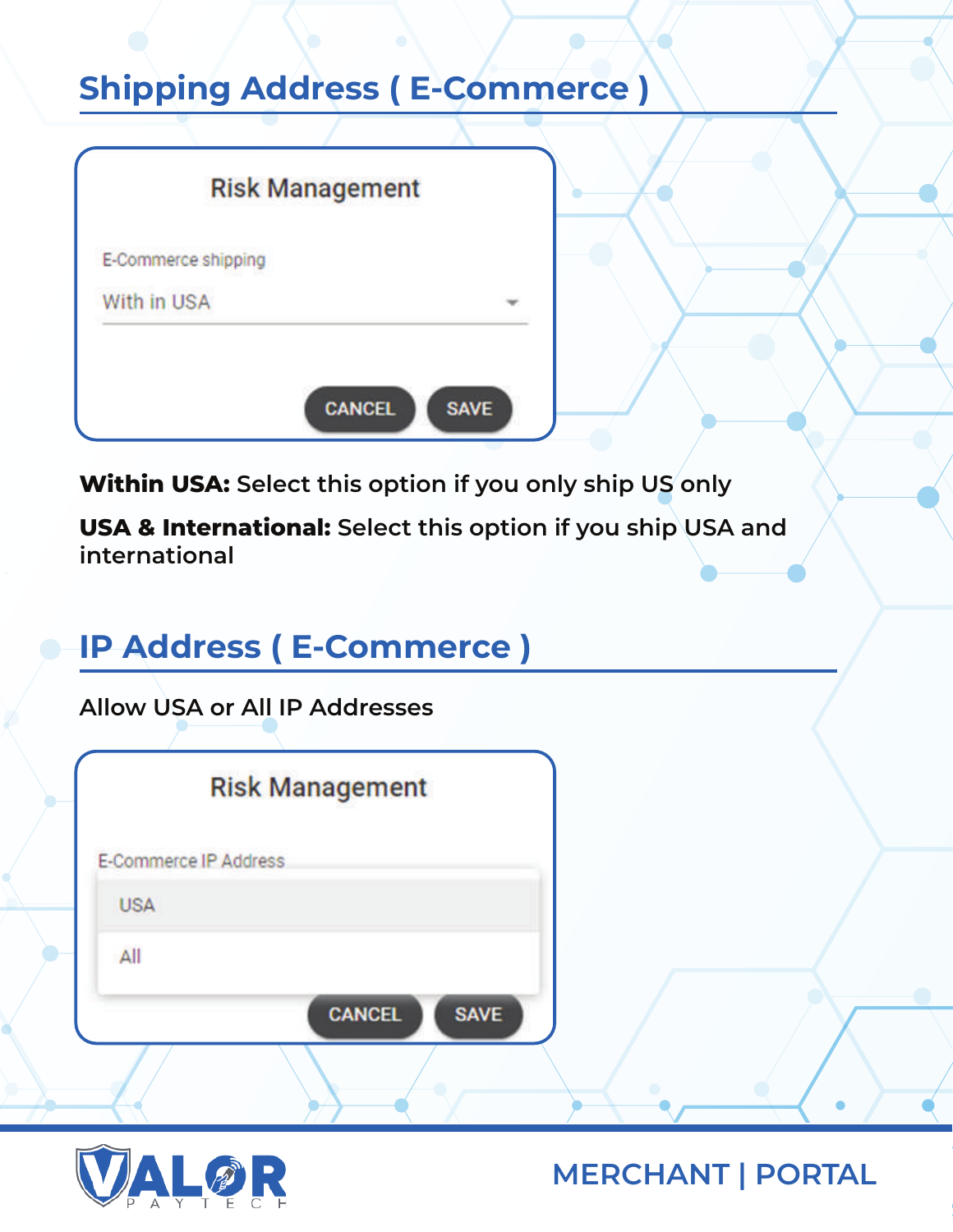**USA: Choose this if you only want USA IP to go to eCommerce**

**ALL: Choose this if you want to accept any IP**

### **Per Transaction Max Limit**

**Transactions will be declined if per txn amount is greater than a given amount.** 

|                           | <b>Risk Management</b> |               |             |
|---------------------------|------------------------|---------------|-------------|
| Per transaction max limit |                        |               |             |
| \$5000                    |                        |               |             |
|                           |                        |               |             |
|                           |                        | <b>CANCEL</b> | <b>SAVE</b> |

**Per transaction max limit: Set dollar amount to start the decline.**

### **Daily Max Cumulative Amount**

**Transactions will be declined if per txn amount is greater than a given amount.** 

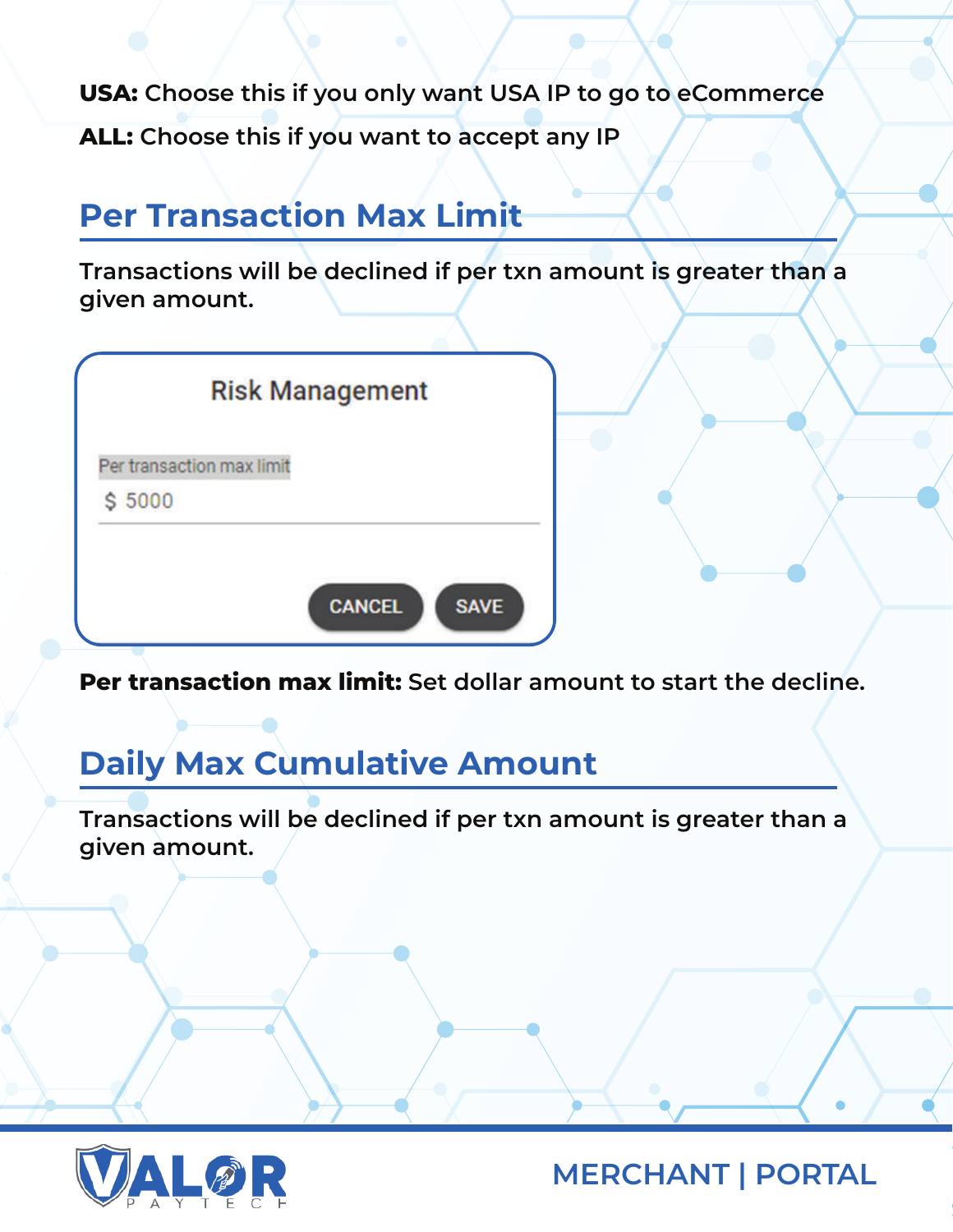|         | <b>Risk Management</b>      |
|---------|-----------------------------|
|         | Daily max cumulative amount |
| \$10000 |                             |

**Daily max cumulative amount: Enter in the max amount per day**

### **Monthly Max Cumulative Amount**

**Transactions will be declined if monthly cumulative amount is greater than a given number.** 

|                                                                         | <b>Risk Management</b> |             |  |
|-------------------------------------------------------------------------|------------------------|-------------|--|
| Monthly max cumulative amount                                           |                        |             |  |
| \$25000                                                                 |                        |             |  |
|                                                                         |                        |             |  |
|                                                                         | <b>CANCEL</b>          | <b>SAVE</b> |  |
| Monthly max cumulative amount: Enter in the maximum<br>amount per month |                        |             |  |